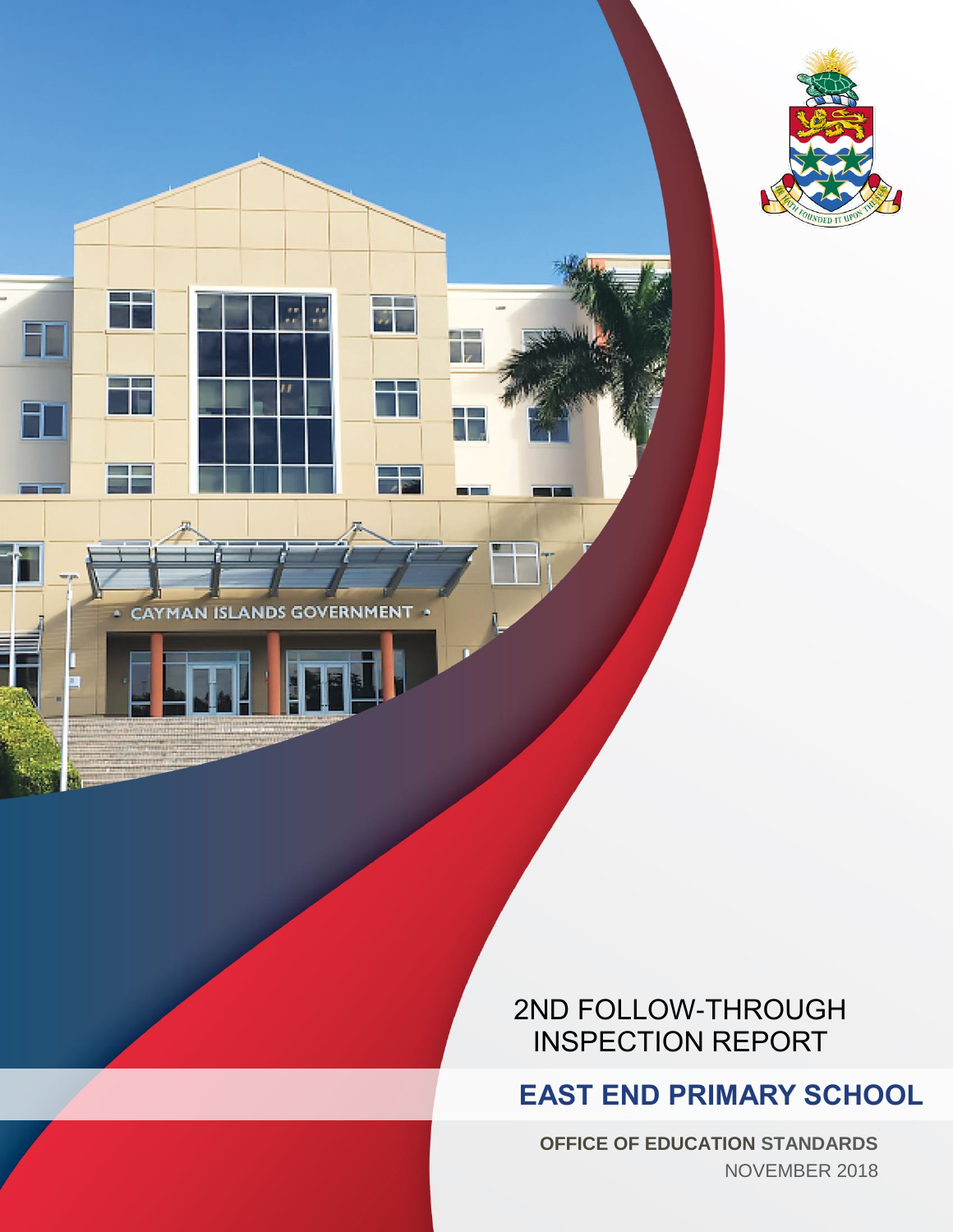# Table of Contents

| Office of Education Standards 12 |
|----------------------------------|

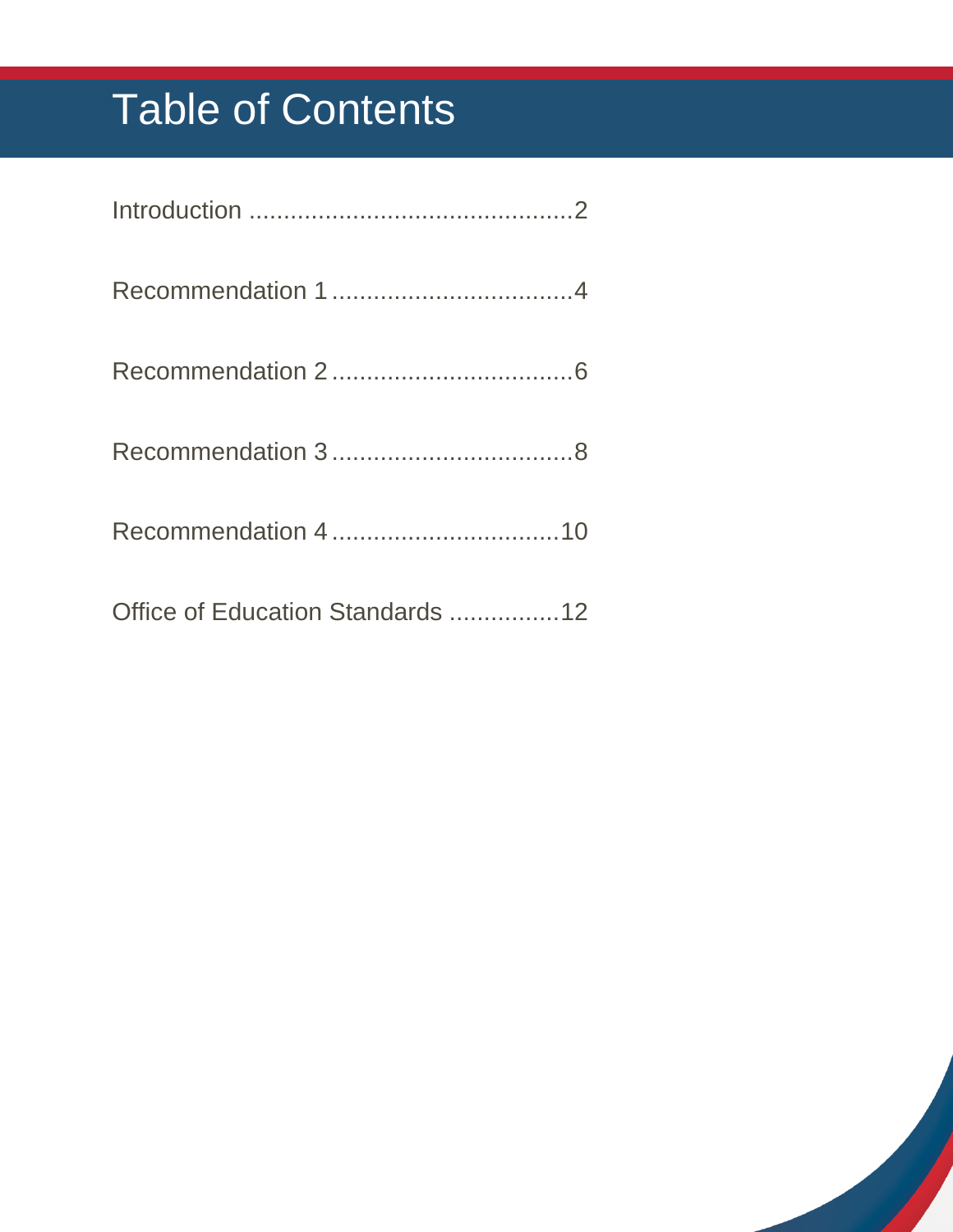## <span id="page-2-0"></span>**Introduction**

In academic year 2014-15, the Minister for Education commissioned inspections of all government schools. The purpose of the inspections was to provide a baseline assessment of the quality of teaching and its impact on students' learning. Inspectors checked the progress students made and the standards they achieved, the effectiveness of the leadership and management of each school, and the academic standards, notably in English and mathematics. The reports were published during the same academic year and are available on the government website following the link below.

#### **[http://www.education.gov.ky/portal/page/portal/mehhome/education/baseline](http://www.education.gov.ky/portal/page/portal/mehhome/education/baseline-inspections-reports)[inspections-reports](http://www.education.gov.ky/portal/page/portal/mehhome/education/baseline-inspections-reports)**

In academic year 2017-18, the Office of Education Standards commenced follow-through inspections to report on the progress made by each school since the initial visits in 2014-15.

#### **Follow-Through Inspections**

During the follow-through visits, inspectors focused upon the recommendations that had been made at the time of the initial baseline inspections. They evaluated whether the school had made sufficient progress in addressing the areas requiring improvement. Inspectors used a four point scale to comment on progress, with evaluations ranging between excellent, good, satisfactory or weak.

> The first follow-through inspection of East End Primary School took place in March 2018. The Office of Education Standards agreed to continue to monitor students' attainment and progress in the school following this inspection. Assessment results at the end of academic year 2017- 18 indicated no significant improvement in students' achievement in mathematics and therefore an additional follow-through inspection was undertaken.

#### **Follow-Through Inspection of East End Primary School**

The 2<sup>nd</sup> Follow-Through Inspection of East End Primary School took place on 28<sup>th</sup> November 2018. The inspectorate gathered evidence through lesson observations and discussions with staff and students. School documents and, where applicable, examination and assessment data were also reviewed.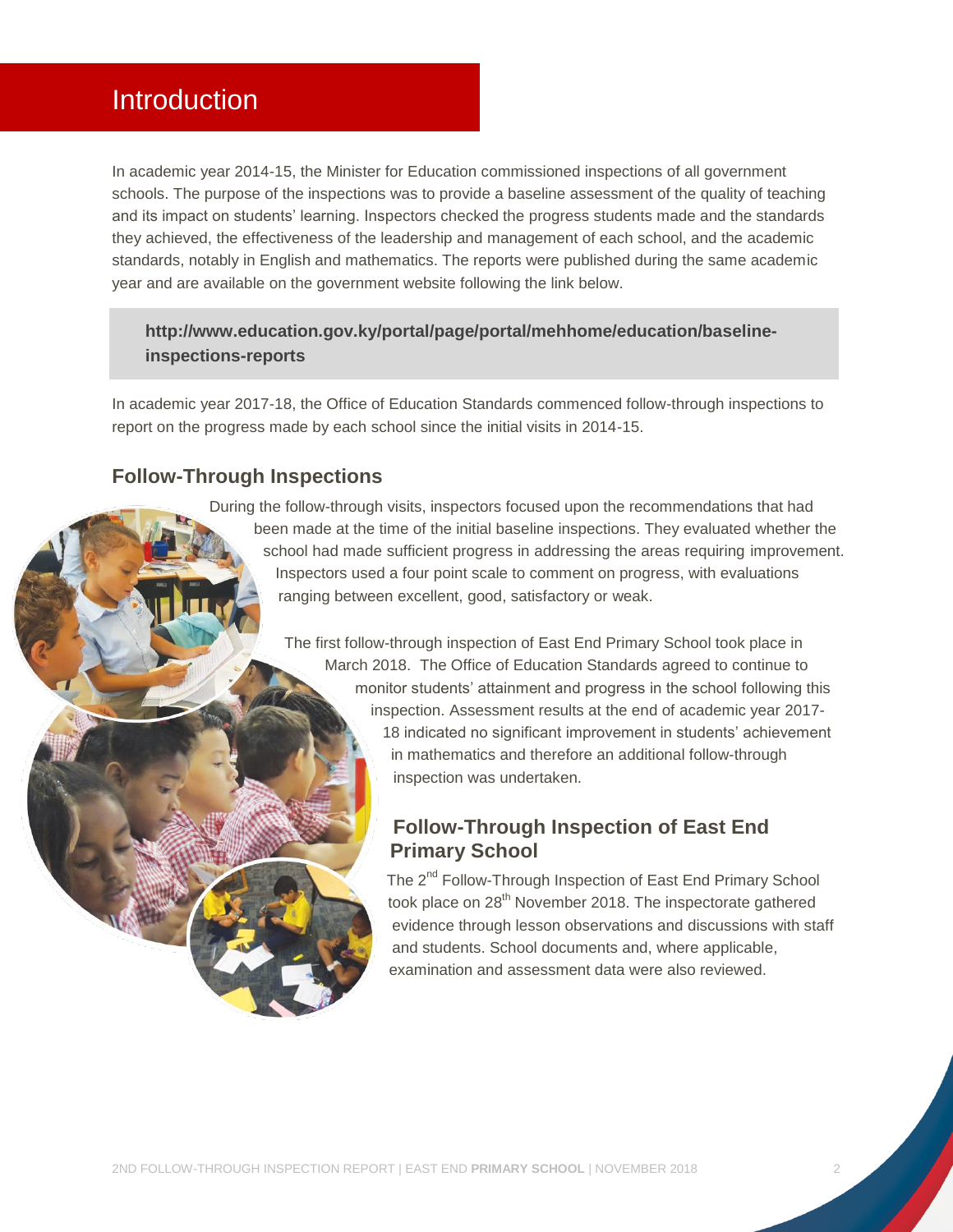#### **Consistency in quantitative terminology**

Inspectors use quantitative terms in reports, as follows.

|                 | <b>Definition</b>                                                         | <b>Numerical</b> |
|-----------------|---------------------------------------------------------------------------|------------------|
| All             | The whole $-$ as used when referring to quantity,<br>extent, or duration. | 100%             |
| Almost all      | 90% and more                                                              | 90% to 99%       |
| <b>Most</b>     | Three quarters or more but less than 90%                                  | 75% to 89%       |
| <b>Majority</b> | Half or more but less than three quarters                                 | 50% to 74%       |
| <b>Minority</b> | 15% or more but less than half                                            | 15% to 49%       |
| <b>Few</b>      | Up to $15%$                                                               | 0% to 14%        |

#### **Summary**

The inspectorate judged that the school had made **satisfactory** progress in addressing the recommendations relating to mathematics.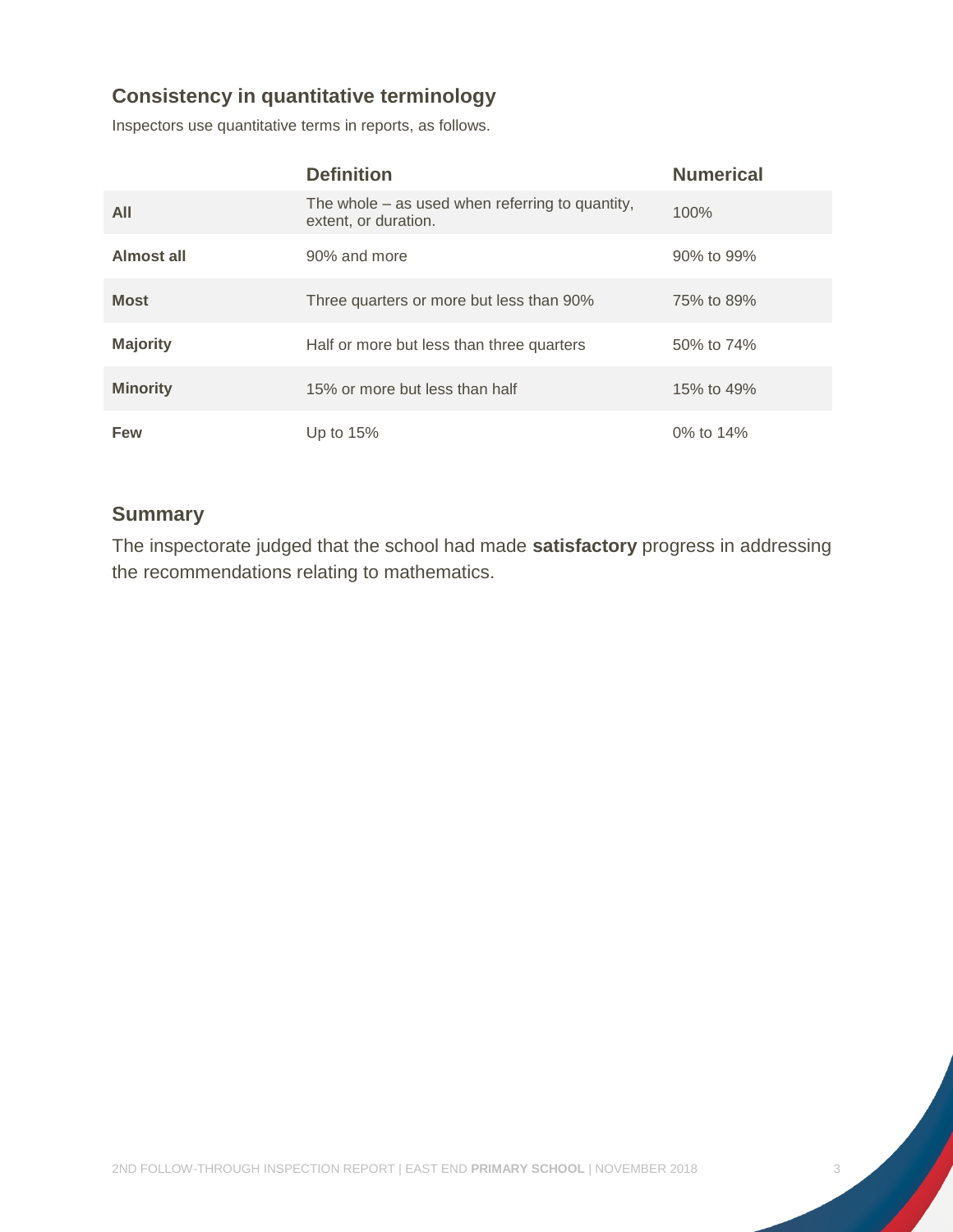## <span id="page-4-0"></span>Recommendation 1

**Improve the analysis of students' performance data in order to ensure that they make sufficient progress. Expect students to make at least two sub-levels of progress per year and ensure that no student is standing still or regressing.**

The school had made **satisfactory** progress in addressing this recommendation.

Staff at East End Primary School used a number of assessments to check students' progress in mathematics. The tests included on-line assessments and end of unit checks, as well as external tests completed at the end of Year 6. There was a common expectation that all students should make at least two sub-levels of progress each academic year.

In academic year 2017-18, according to teacher assessment, most students from Years 1 to 6 made expected progress. This was not verified, however, by external tests used by the school. For example, in Year 6, in June 2018, only one third of students left the school having made the required two sub-levels of progress in their final year prior to starting secondary education. Consequently, too few achieved expected standards prior to transition.

The Principal and staff recognised the importance of reversing the trend in achievement in mathematics and, in September 2018, had introduced a number of initiatives to help improve students' attainment and progress in mathematics. Staff had benefitted from professional development which focused upon introducing more up-to-date teaching methods. The Principal had developed better arrangements for planning and assessment. In addition, coaching from the Ministry of Education mathematics team had helped all teachers reflect on their lessons and develop more effective strategies to meet the diverse learning needs of students in the different classes. In most classes teachers had introduced age-appropriate methods to give students greater responsibility for their learning. For example, in Year 3, students' targets were formalised into mathematics 'bookmarks' which included specific goals for every student. These were referred to by teachers in their discussions with the students and this helped establish ambitious, but realistic short-term goals for the students to achieve.

During the follow-through inspection conducted in November 2018, inspectors observed all teachers during mathematics lessons and also reviewed the quality of teaching within the various intervention classes. The inspectors reviewed all of the students' mathematics exercise books and analysed the data available regarding students' achievement and progress in mathematics since the start of the academic year 2018-19. Progress in mathematics was good in the majority of classes observed because teaching was effective and students were challenged in their learning. In almost all lessons students' books were marked regularly and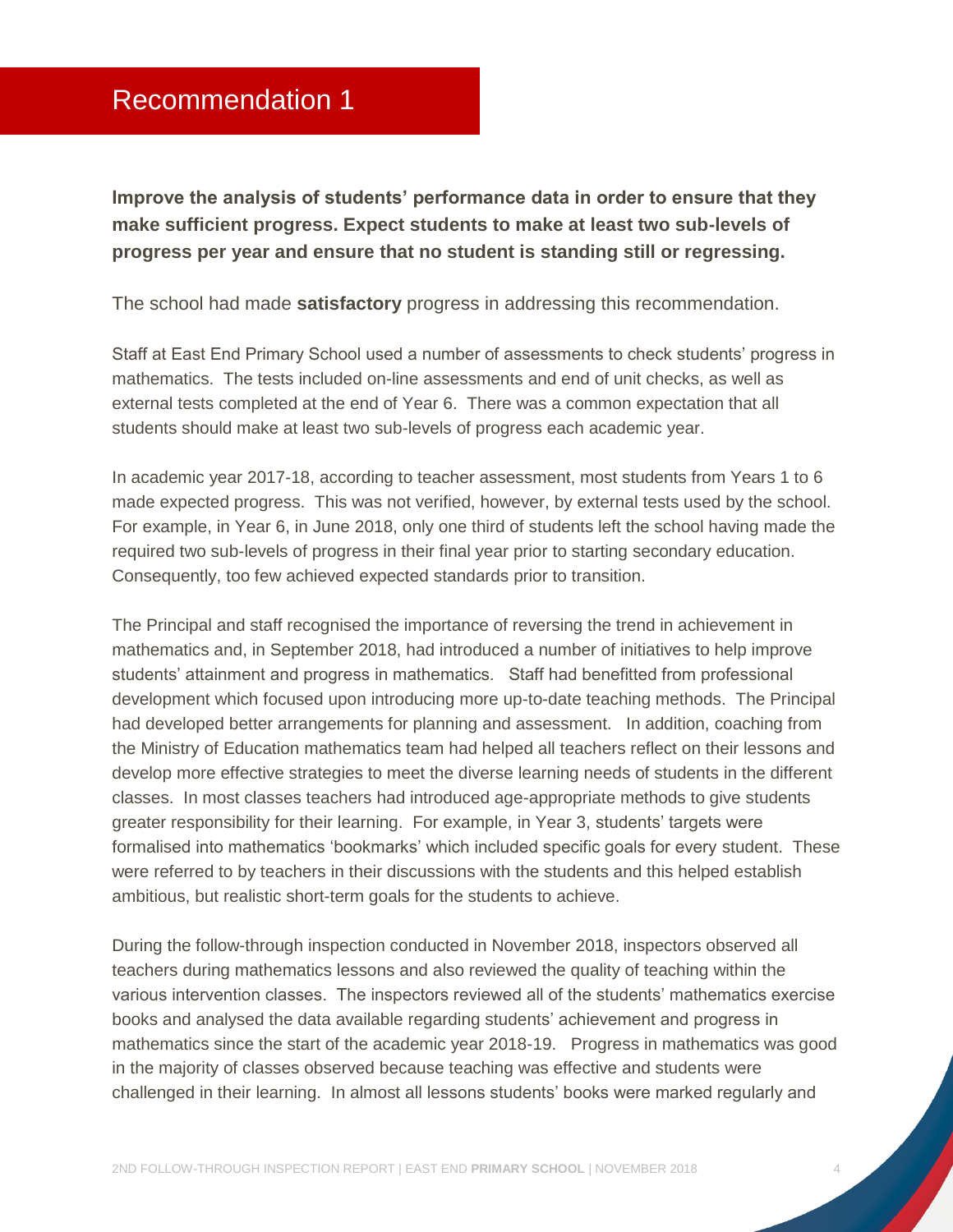targets set for mental calculation. The senior staff had checked students' exercise books and had provided feedback to teachers regarding strengths and weaknesses in practice. As a result, there was improved and more consistent practice across the school in terms of planning and assessment.

A review of assessment data indicated that most students were on track to make two sub-levels of progress by the end of the academic year. To ensure consistent progress, the Principal and other relevant senior leaders should meet each term with class teachers to review students' progress and develop appropriate individualised interventions, as necessary.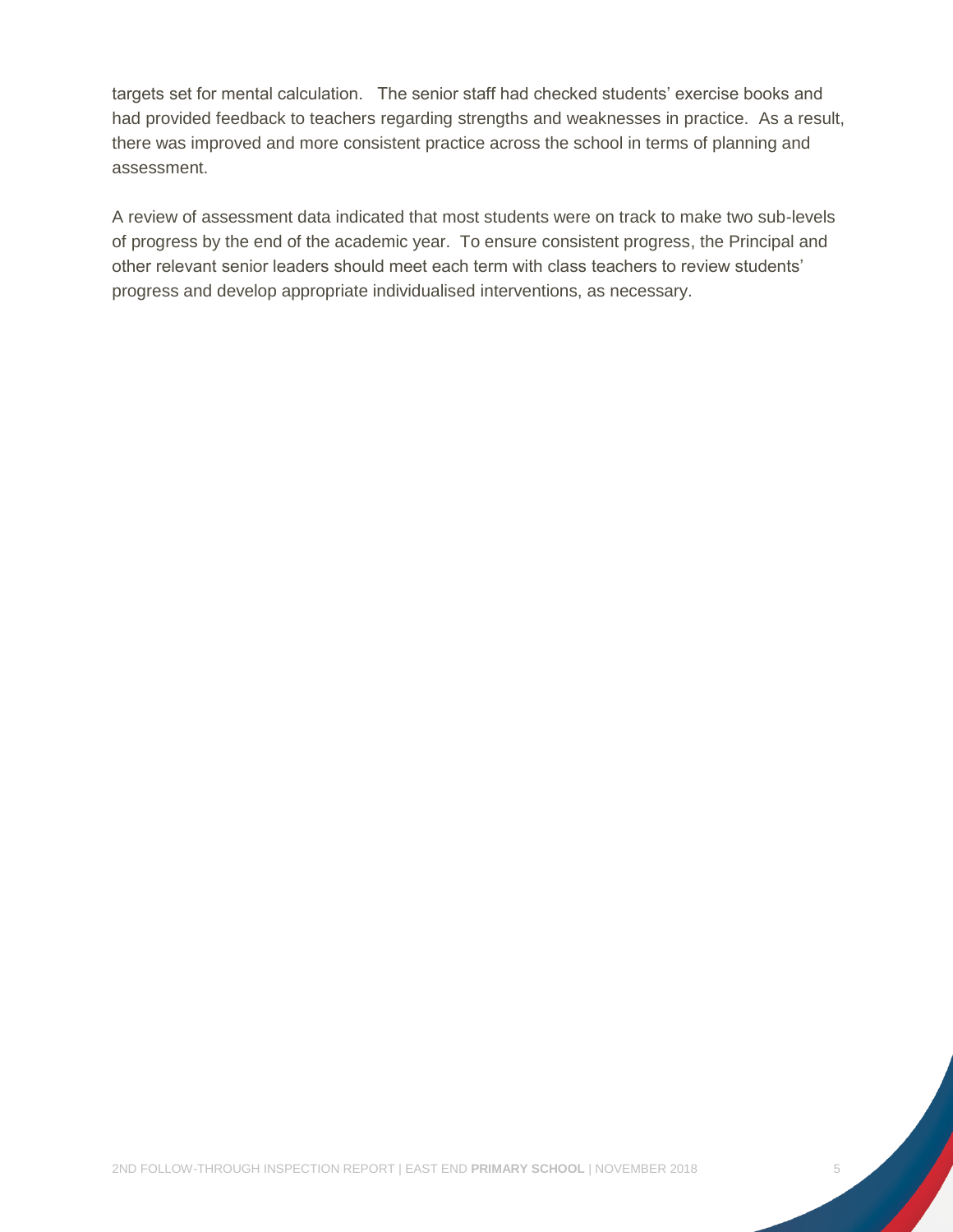#### <span id="page-6-0"></span>**Raise the standards achieved by students, particularly in Key Stage 2.**

The school had made **satisfactory** progress in addressing this recommendation.

Across the school, in 2017-18, most students achieved at the expected level in mathematics. There were 75 students on roll and according to teacher assessment and end of unit tests, in almost all year groups, most students met or exceeded expected levels of achievement in mathematics. In Year 6, however, achievement was significantly lower and this was reflected in the end-of-year tests in which only around one third of the class achieved expected levels. Inspectors noted a similar trend over the last four years in previous Year 6 classes where students' performance in formal, external assessments had been significantly below national and international standards.

For the 2018-19 session, staff had assessed students' skills and knowledge in mathematics at the very beginning of the year. This information had been used to set targets for the end of the year. The Principal made use of a tracking system, which provided a useful visual indication for staff of students' expected and actual attainment levels. Based on this information, most students including the current Year 6 class were on track to achieve at the expected level. It was noted, however, that relatively few students achieved at the highest level and a significant number of students at risk of under achievement, particularly in Year 4, received no formal additional support from current intervention programmes.

In order to address the dip in achievement at Year 6 in mathematics, the school had introduced a number of initiatives in the current session. An intervention programme was in place to support those students experiencing difficulties in their learning. In Key Stage 2 classes (from Year 4 to 6), teachers began lessons with a mental mathematics starter, which aimed to improve the students' speed and accuracy in calculation skills. Most students had individualised targets and these included a goal to increase their knowledge of multiplication facts. Overall, such arrangements were appropriate because they focused on the identified weaknesses of individual students and groups of learners.

During the follow-through inspection, lesson plans and students' exercise books were reviewed. It was noted that staff placed a significant focus on developing the students' number skills and knowledge. There were regular opportunities for students to practise their skills in real life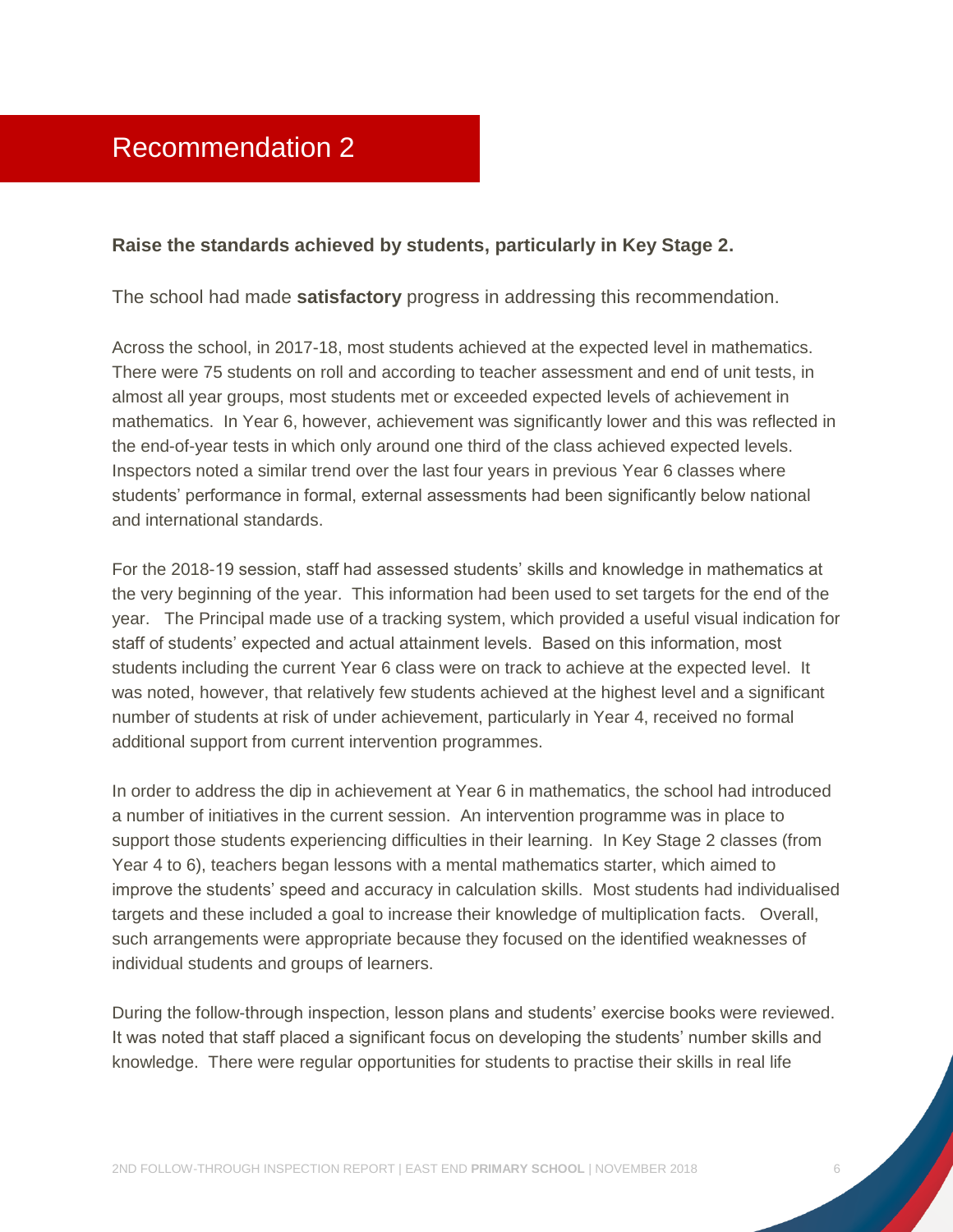contexts. However, overall, the range of content did not include sufficient focus on the wider range of mathematics content including, for example, shape and measures.

To help improve students' skills and confidence in formal assessment contexts, the teachers in Key Stage 2 classes had introduced more regular opportunities for students to practise problem solving in mathematics. This approach, within timed contexts, was a useful step to help address the older students' relative weaknesses as demonstrated in end of year tests.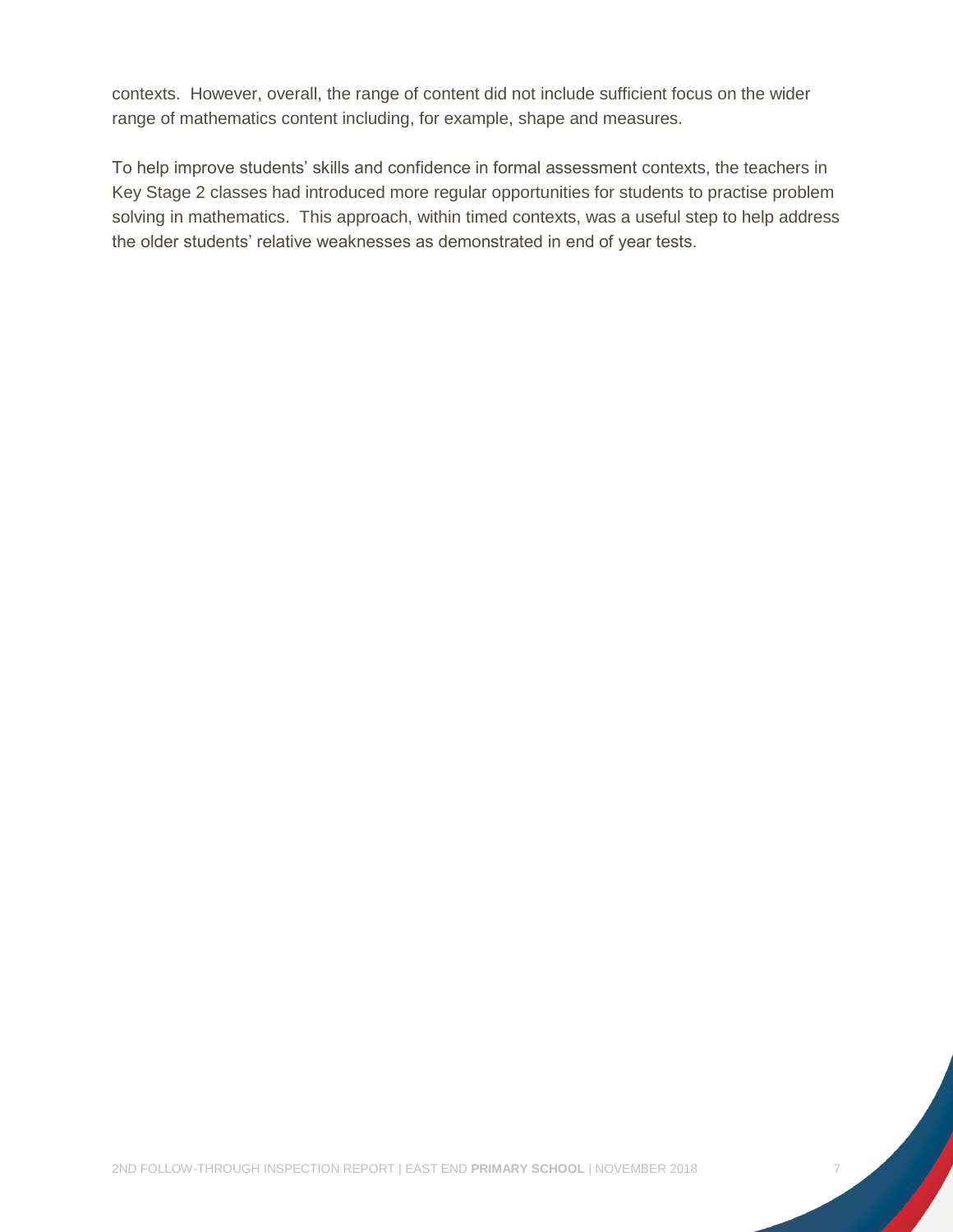<span id="page-8-0"></span>**Improve the effectiveness of the teaching of mathematics. Explore ways of providing the necessary support for the least able and challenge for the most able students.**

The school had made **good** progress in addressing this recommendation.

During the follow through inspection conducted in November 2018, inspectors observed mathematics lessons across all year groups as well as some mathematics intervention classes. All class teachers were seen at least once. The quality of teaching in over 50 per cent of the lessons was judged to be good with more examples of effective teaching observed in Key Stage 1.

All teachers planned lessons with clear learning objectives but there was the need for more deliberate alignment of lesson objectives to curricular standards to ensure that instructional strategies and classroom assessments reflected the curriculum framework. Most teachers demonstrated sound content knowledge and were able to respond adequately to the students' questions and to provide clear examples to illustrate learning concepts. In addition, the majority of lessons were logically sequenced to support the students' understanding.

A majority of teachers utilised a range of teaching strategies such as effective questioning, demonstration, as well as paired and other purposeful grouping to promote students' understanding, knowledge and skills. Moreover, most teachers supported students' critical thinking skills and students were encouraged to explain their answers. As Year 2 and 4 students' mental skills were observed to be weak, mental starter activities needed to be a feature of lessons across all year groups. There was also need for a clear strategy by which teachers addressed students' erroneous calculations so as not to lessen the pace of lessons or cause confusion for some students. Notably, the majority of teachers provided meaningful opportunities for students to practise the skills associated with the lesson concepts to reinforce their understanding. For example, in a Key Stage 1 mathematics lesson, the teacher created an authentic context for the students to understand number operations as students purchased candies from 'a store' and allocated these among characters printed on a worksheet. Furthermore, in the majority of lessons at Key Stage 1, most teachers provided a range of tasks to meet the different learning needs of the students. For instance, in a Year 3 lesson, following the whole class activity, groups of students completed activities according to ability levels. Three students completed simple problems on work sheets supported by the teacher, two students worked independently to complete a mathematics activity using software on laptops whilst others students completed worded problems on the interactive white board. In Key Stage 2,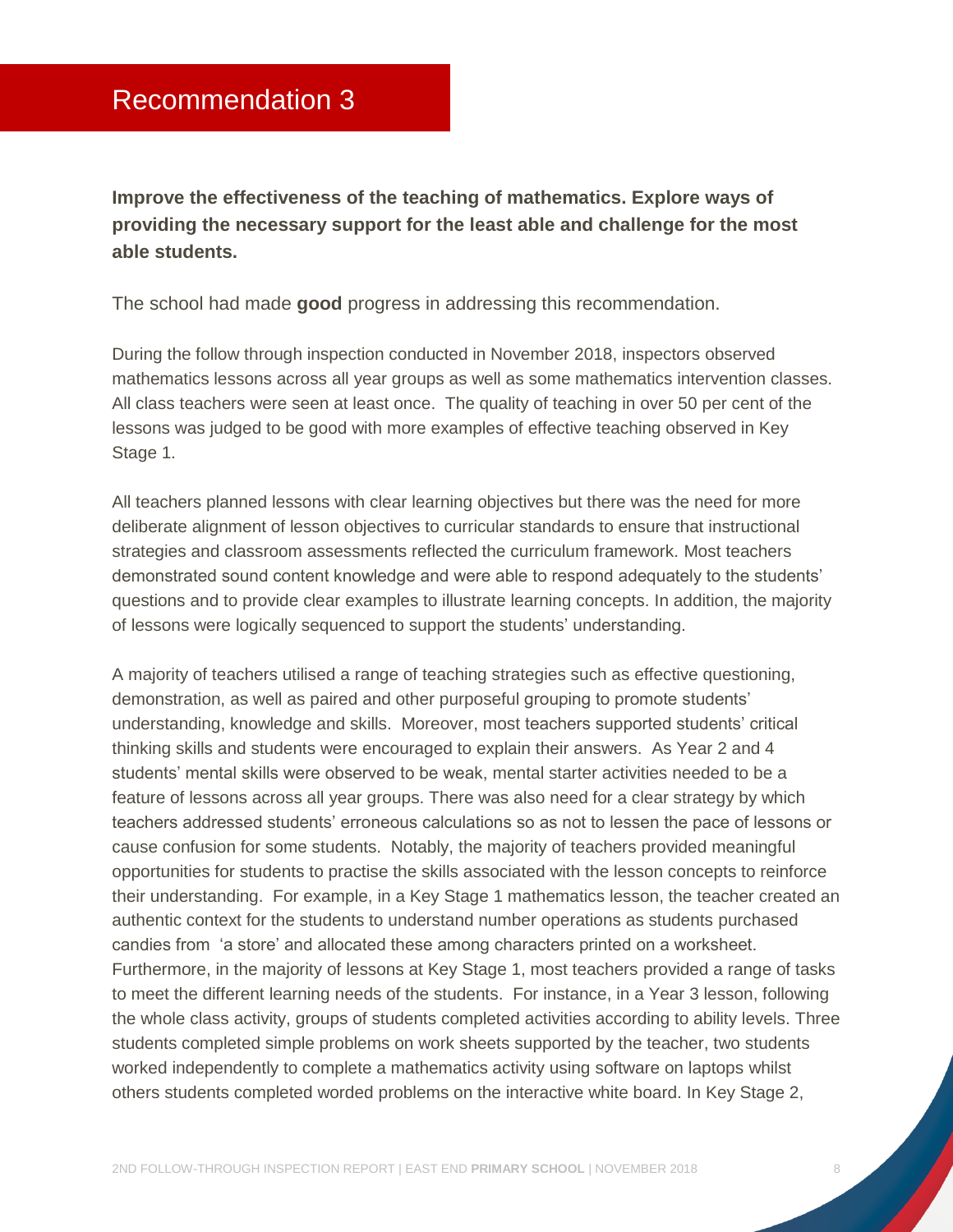however, there was greater need for teachers to adapt lesson content to meet the needs of all learners. In addition, there was scope for more effective use of previous assessment data to personalise students' learning where appropriate as tasks did not always provide sufficient challenge for the higher achieving students.

The majority of lessons had sufficient pace to maintain student engagement and many teachers used a good range of resources effectively to promote students' understanding. For example, in another Key Stage 1 lesson, the teacher ably supported students' understanding of arrays as they used manipulatives and mini whiteboards to allocate objects among three individuals. The activity provided a good visual image to support students' learning of basic number facts. In other lessons, almost all teachers used a variety of resources such as interactive white boards, laptops, activity sheets and pictures to support the teaching of skills and concepts.

In the classes where they were deployed, teaching assistants provided good support to less able students, in particular. Furthermore, some students with learning difficulties benefitted from pull-out sessions with interventionists where they received one–on-one support and structured opportunities to promote their mathematical understanding and skills.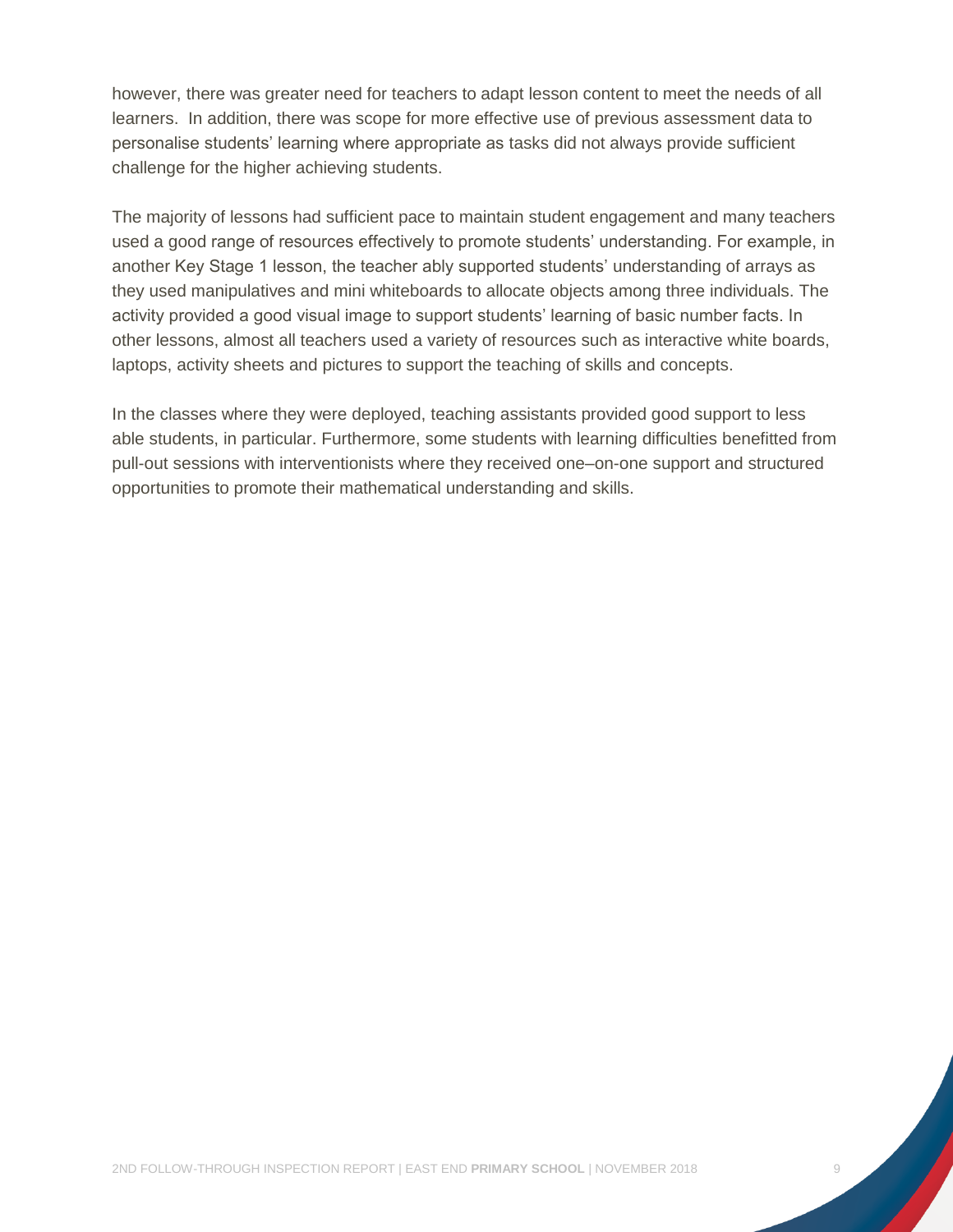### <span id="page-10-0"></span>Recommendation 4

#### **Improve the effectiveness of the teaching of mathematics. Check that there is continuity and progression of learning from year to year.**

The school had made **satisfactory** progress in addressing this recommendation.

Teachers followed specified curriculum plans for mathematics, which had been developed by the Department of Education Services and the Ministry of Education. From Years 1 to 6 these provided a clear structure to the mathematics curriculum and helped ensure continuity and progression in learning. The Principal had introduced a common format for lesson planning across the school and all teachers followed the requirement. As a consequence, monitoring of standards and lesson content was more consistent and comprehensive. Most lessons followed a similar structure and during the follow-through inspection, it was noted that most teachers made effective use of resources to facilitate their explanation of new concepts. In Year 1, the teacher made good use of the interactive whiteboard to help students understand the value of Cayman currency and different coins. The students had access to a class shop, which they used to calculate the change they should receive when making purchases to the value of one dollar. In following the curriculum plans most teachers made sure to include a good variety of tasks which allowed students to practise their skills in small groups, with peers and individually. In Year 6, for example, the mathematics lesson started with a whole class group review of a problem. This formed the basis for individualised work where students worked independently on similar problems. Overall, most teachers made effective use of a range of resources to help the students visualise and practise mathematical operations, following the teachers' explanation.

Inspectors checked the students' exercise books to review the content of lessons over the term. It was noted that teachers often provided real and meaningful contexts for mathematics lessons. There was evidence of regular inclusion of mathematical learning in other curriculum subjects, including science. For example, students in Key Stage 1 were learning about healthy foods and were required to gather data from other classes to report on the popularity of different fruits. This required use of data handling skills and knowledge to ensure success. In most classes, teachers insisted upon the students' correct use of mathematical terminology. For example, in Year 3, students were required to refer to 'vertices' and different terms for various calculation strategies. This was consolidated and extended in later year groups.

Although curriculum planning was effectively organised and standardised, inspectors did note examples across certain year groups where mathematical content was repeated from one class to the next. Arrangements for monitoring were not yet sufficiently robust to check that all content was consistently age-appropriate and sufficiently challenging. At times, too much time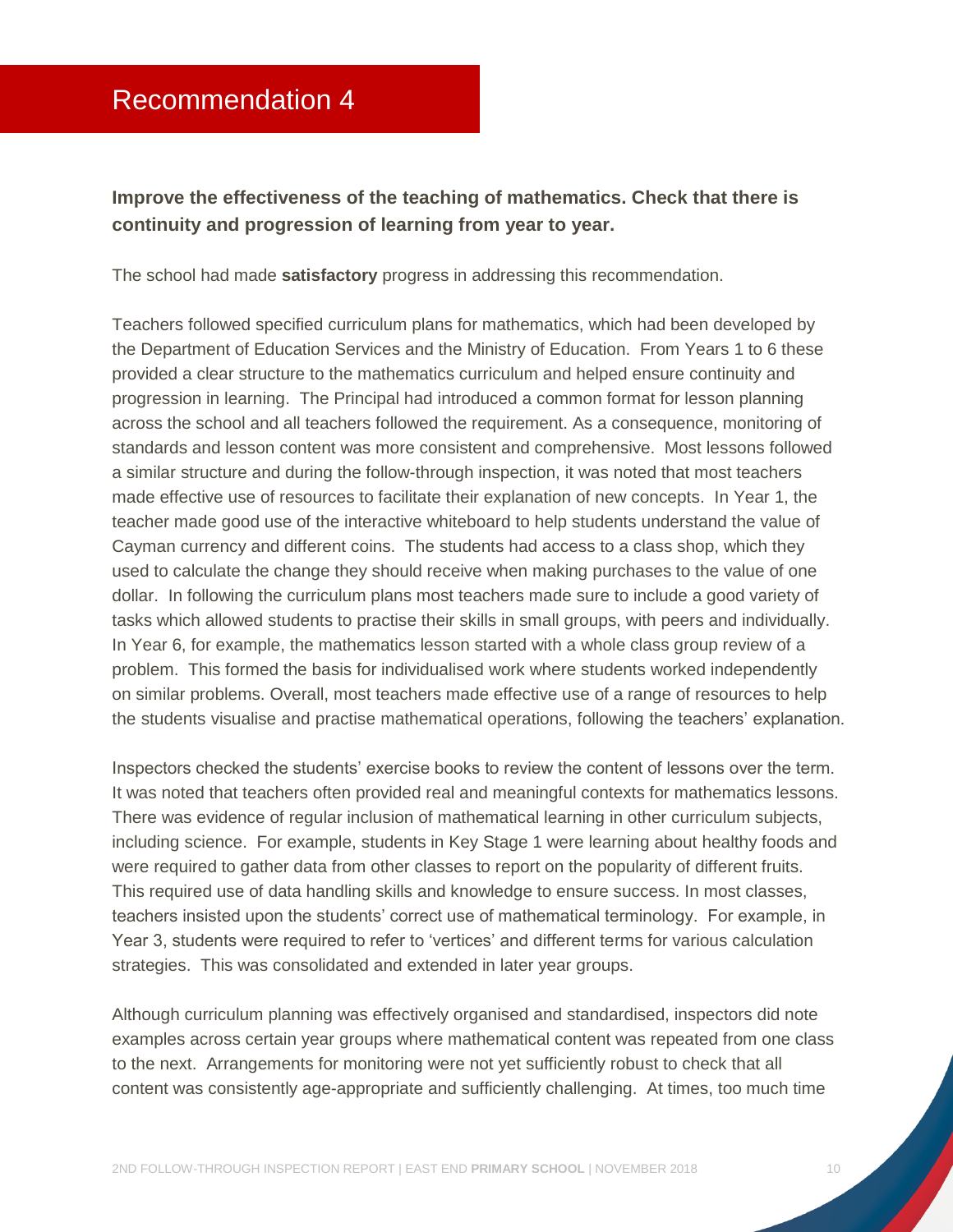was spent on certain topics and teachers did not always review work with their students to check satisfactory completion within the required time.

#### **What happens next?**

As overall progress towards meeting the recommendations has been judged as satisfactory**,**  there will be no further Follow-Through Inspection of the school. East End Primary School will receive a full inspection from the Office of Education Standards within the current cycle of inspections which commenced in September 2018.